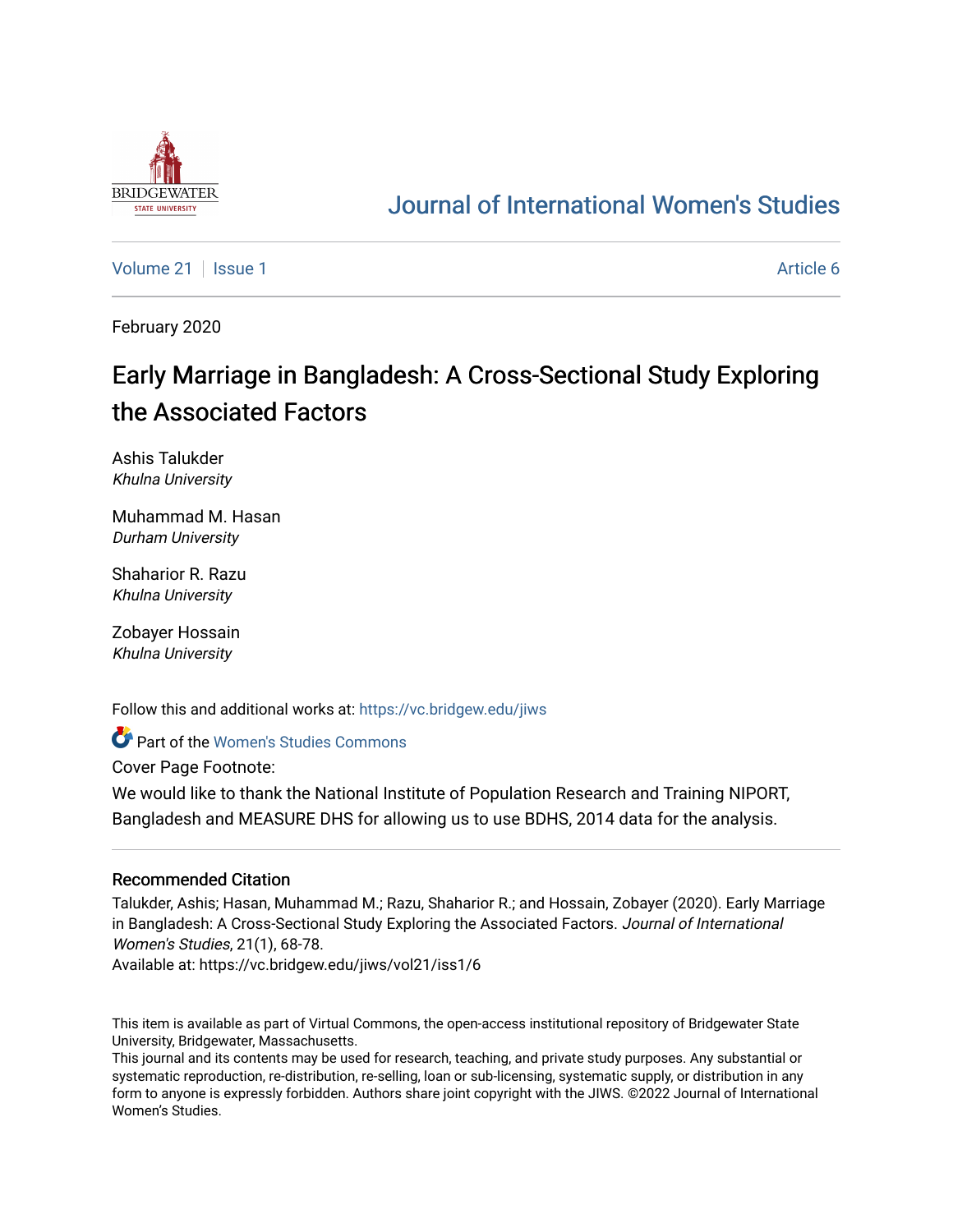### Early Marriage in Bangladesh: A Cross-Sectional Study Exploring the Associated Factors

### Cover Page Footnote

We would like to thank the National Institute of Population Research and Training NIPORT, Bangladesh and MEASURE DHS for allowing us to use BDHS, 2014 data for the analysis.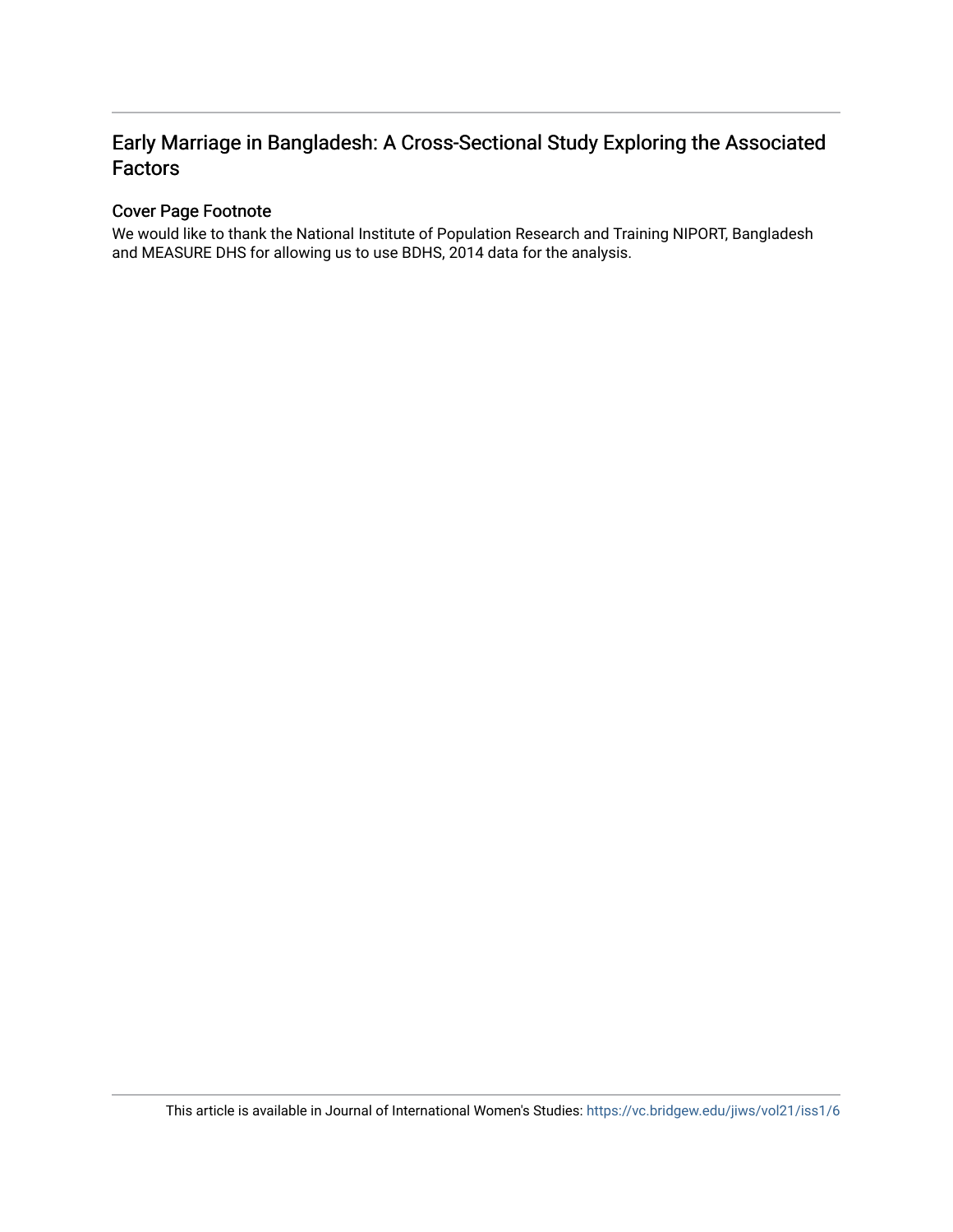#### Talukder et al.: Early Marriage in Bangladesh

This journal and its contents may be used for research, teaching and private study purposes. Any substantial or systematic reproduction, re-distribution, re-selling, loan or sub-licensing, systematic supply or distribution in any form to anyone is expressly forbidden. ©2020 Journal of International Women's Studies.

#### **Early Marriage in Bangladesh: A Cross-Sectional Study Exploring the Associated Factors**

By Ashis Talukder<sup>[1](#page-2-0)</sup>, Muhammad Mahmudul Hasan<sup>[2](#page-2-1)</sup>, Shaharior Rahman Razu<sup>[3](#page-2-2)</sup>, Md. Zobayer Hossain<sup>[4](#page-2-3)</sup>

#### **Abstract**

This cross-sectional study intends to explore the factors associated with the prevalence of early marriage among female teenagers in Bangladesh. Data from the Bangladesh Demographic and Health Survey (BDHS, 2014) were used to meet the study objective. Two binary logistic models were run to estimate the factors that influence early marriage. In Model-I, the covariates were considered in a bivariate setup, and unadjusted odds ratios (UOR) were obtained from Model-II, where all the covariates were taken into account to get the adjusted odds ratio. Results show that the level of education for both females and their partners, religiosity, possession of wealth and geographical location are some important factors with significant effects on the prevalence of early marriage in Bangladesh. Based on the findings, this study recommends gearing up provisions of education for all, awareness-building through social mobilization, reform initiatives concerning Islamic beliefs and strengthening poverty-reduction strategies to speed up the process of eliminating early marriage.

*Keywords:* Early marriage; Factors; BDHS; Binary logistic regression; Bangladesh

#### **Introduction**

Marriage is a socially or ritually recognized union between spouses that establishes rights and obligations between them (Haviland, 2011). Although marriage is a universal social institution (United Nations, 1999) and observed as a major life event, sometimes this custom brings tension, especially for the girls when it happens at an early age (Nasrin & Rahman, 2012). Early marriage is a reality for millions of girls around the world and it remains quite prevalent in most of the South Asian countries and Bangladesh is no exception to this. Recent findings of the Bangladesh Demographic and Health Survey (BDHS) show that the average age at marriage is still below 18 and there are a number of sociocultural factors that contribute to marriage at such an early age (Ame, 2013; Kamal, Hassan, Alam & Ying 2014).

Child marriage is seemingly a social norm in Bangladesh (Islam & Mhamud). It is often thought that a girl acquires the status of an adult through marriage, regardless of her physical and mental development (Mehra, 1998). Around 90% of the total population in Bangladesh is Muslim (Fleischer, LutzJean & Schmidt, 2010) and the practice of early marriage is prevalent especially in rural areas, where there is a constant pressure on the parents to marry off their adolescent girls (Aziz & Maloney, 1985). Patriarchal social structure and traditional social values foster the

<span id="page-2-0"></span><sup>1</sup> Statistics Discipline, Khulna University, Khulna-9208, Bangladesh. Corresponding author. Email: ashistalukder27@yahoo.com.

<span id="page-2-1"></span><sup>2</sup> Department of Mathematical Sciences, Durham University, DH1 3LE, United Kingdom.

<span id="page-2-2"></span><sup>3</sup> Sociology Discipline, Khulna University, Khulna-9208, Bangladesh.

<span id="page-2-3"></span><sup>4</sup> Development Studies Discipline, Khulna University, Khulna-9208, Bangladesh.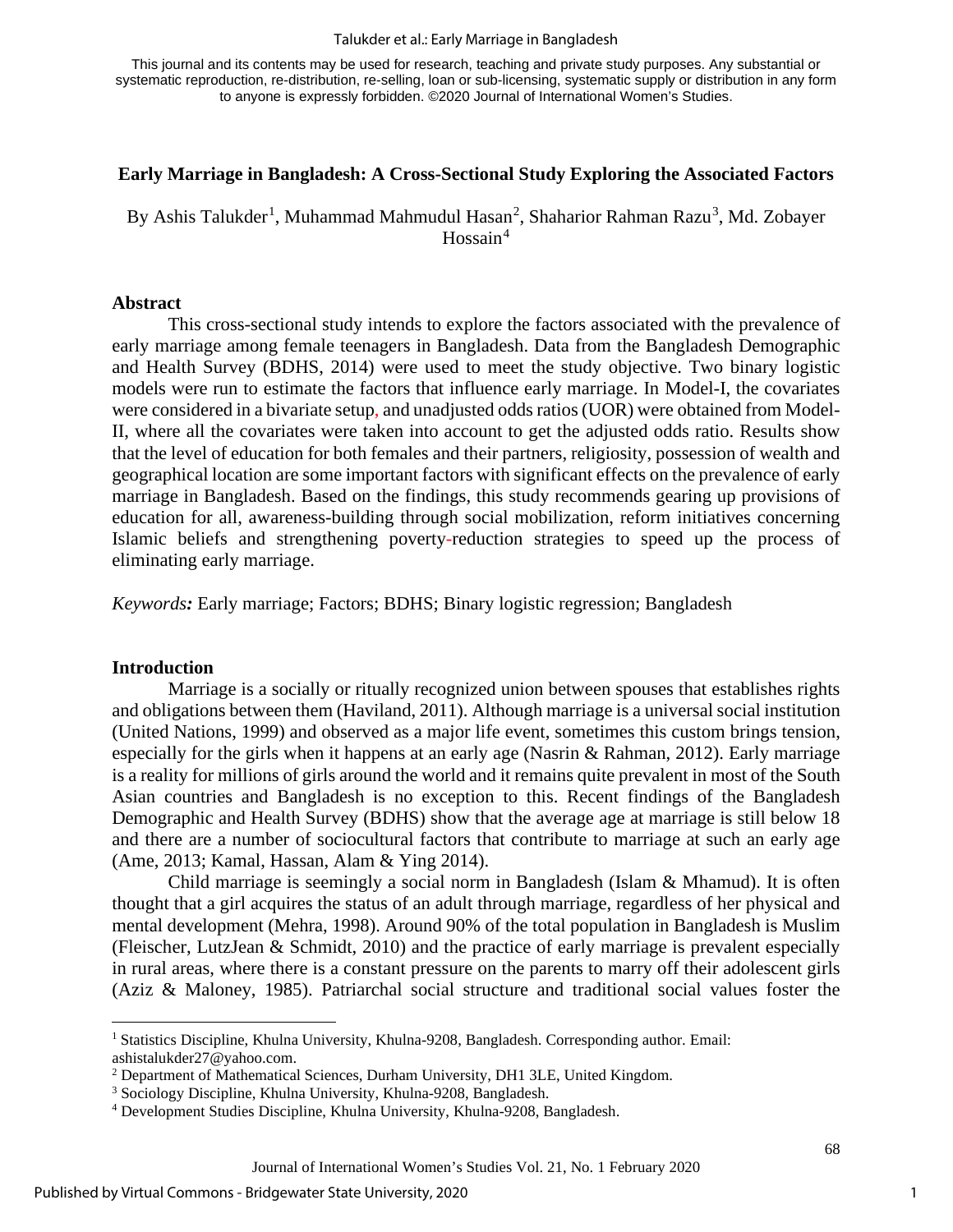practice in particular. Furthermore, family pressure and parental ignorance that are common in developing countries often play a pivotal role in deciding when a girl will marry Some parents even withdraw their girls from school as soon as they begin to menstruate fearing that exposure to male pupils or teachers may put them at risk (De Smedt, 1998; Amin, 2008).

Poverty is another major factor underpinning early marriages in developing countries like Bangladesh. Where poverty is acute, a young girl is often regarded as a burden. In such cases, the parents opt for getting their daughters married early, as one less daughter is one less mouth to feed (Mathur, 2003; Nour, 2006). Some families also believe that it will bring blessings to their family if they marry off girls before they go through puberty (Tristam, 2014). Sometimes young girls show less interest in continuing their education, and in some cases, poor families are unable to bear the cost of education (Verma, Sinha & Khanna, 2013). A recent study explicated that traditional and cultural issues, including the low awareness of girls and their parents about the risks of child marriage, negative attitudes towards continuing education, freedom from undesirable and rigid rules, low authority of girls and lack of power to make decision, are important factors determining child marriage in rural areas (Matlabi et al., 2013). Existing literature also suggests that factors like female education (Bates, 2007; Field & Ambrus, 2008), husband's occupation, residence, woman's work status and husband's education (Caldwell, 2007), etc. play a crucial role in early marriage.

Marriage at an early age is often responsible for a number of biological and social adversities for both young girls and their children. Premature marriage deceptively denies a girl's right to health, education and a life free from violence (Jensen & Thornton, 2003). Women who marry younger tend to have less education, begin child-rearing earlier, have less decision-making power in their household and are more likely to experience domestic violence (Otoo-Oyortey & Pobi, 2010). Moreover, physical and emotional abuse is frequent among the women who get married early (Clark, Bruce & Annie, 2006) as they are more exposed to violence and intimidation in the form of threats of abandonment and divorce (Chatha, Khalil & Sajjad, 2014).

A comprehensive body of knowledge regarding early marriage and its determinants in local contexts is essential to reduce its prevalence. Previous studies on early marriage in Bangladesh were based on either primary data or data extracted from earlier BDHS estimates. To the best of our knowledge, the present study makes the first attempt to analyze the trend of early marriage and its determinants in Bangladesh using the latest BDHS 2014 dataset. Additionally, our research takes into consideration some of the important factors that were previously more or less ignored, like a husband's education level, geographical location, religiosity, etc. Given the context, this study tries to explore the associated factors of early marriage in Bangladesh for the development and improvement of better intervention strategies.

#### **Methodology**

#### *Data*

This study used the secondary data from the 2014 Bangladesh Demographic and Health Survey (BDHS), which was conducted using a two-stage stratified sampling. In the first stage of sampling, a total of 600 enumeration areas (EA) were selected as clusters, and then, in the second stage, systematic sampling was used to obtain 30 households from each enumeration area. A total of 17,883 women aged 15-49 who have been married, in these households, among them, 10,551 (59% of total respondents) were identified as adolescent females (NIPORT, 2014).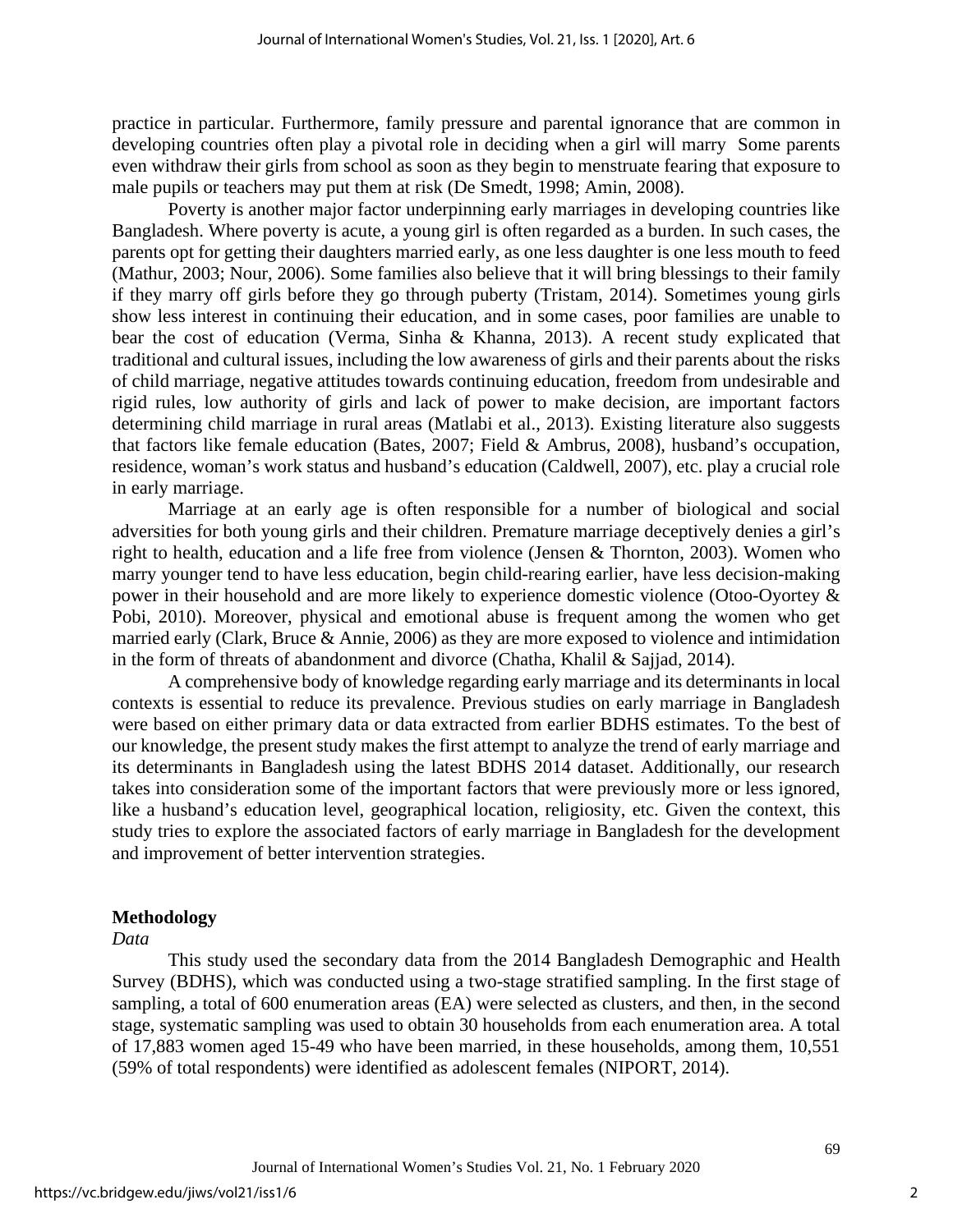#### *Response Variable*

In this study, age at first cohabitation has been used as the response variable. The variable was categorized into a binary outcome (1 as successes, 0 as failures). The legal age of marriage for females in Bangladesh is 18. Therefore, females who had cohabited before reaching 18 were coded as "1" and "0" was used for the rest.

#### *Explanatory Variables*

For the purpose of the study, women's education, partner's education, religion, wealth index and division (administrative geographical areas) were used as predictor variables. The covariates of women's education and their partner's education were coded into three categories (no/primary education as reference category, secondary and above secondary). The variable of religion has been categorized into Muslim, Hindu and others, and the wealth index variable was categorized into three indices (poor, middle and rich). Finally, division was considered as an explanatory variable that includes Barisal, Chittagong, Dhaka, Khulna, Rajshahi, Rangpur and Sylhet.

#### *Binary Logistic Regression Model*

Binary logistic regression is an extension of simple linear regression designed by David Cox (1995). In binary logistic regression, the response variable has two outcomes and it predicts the probability of success given the values of explanatory variables, i.e.:

$$
L = Pr (W = 1 | M = m)
$$

Let W be a binary response variable,

where  $W_i = \begin{cases} 1, & \text{if the attribute is present in individuals} \\ 0, & \text{if the attribute is absent in individuals} \end{cases}$ ,

and  $M = (m_1, m_2, \dots, m_k)$  be a set of explanatory variables which can be discrete or continuous or a combination of both.

So, the binary logistic regression model can be written as

$$
L_i = Pr(W_i = 1 | M_i = m_i)
$$

$$
= \frac{\exp (\beta_0 + \beta_1 m_i)}{1 + \exp (\beta_0 + \beta_1 m_i)}
$$

The above relation also can be expressed as

$$
Logit (Li) = log\left(\frac{Li}{1 - Li}\right)
$$

$$
= \beta_0 + \beta_1 m_i
$$

$$
= \beta_0 + \beta_1 m_{i1} + \dots + \beta_1 m_i
$$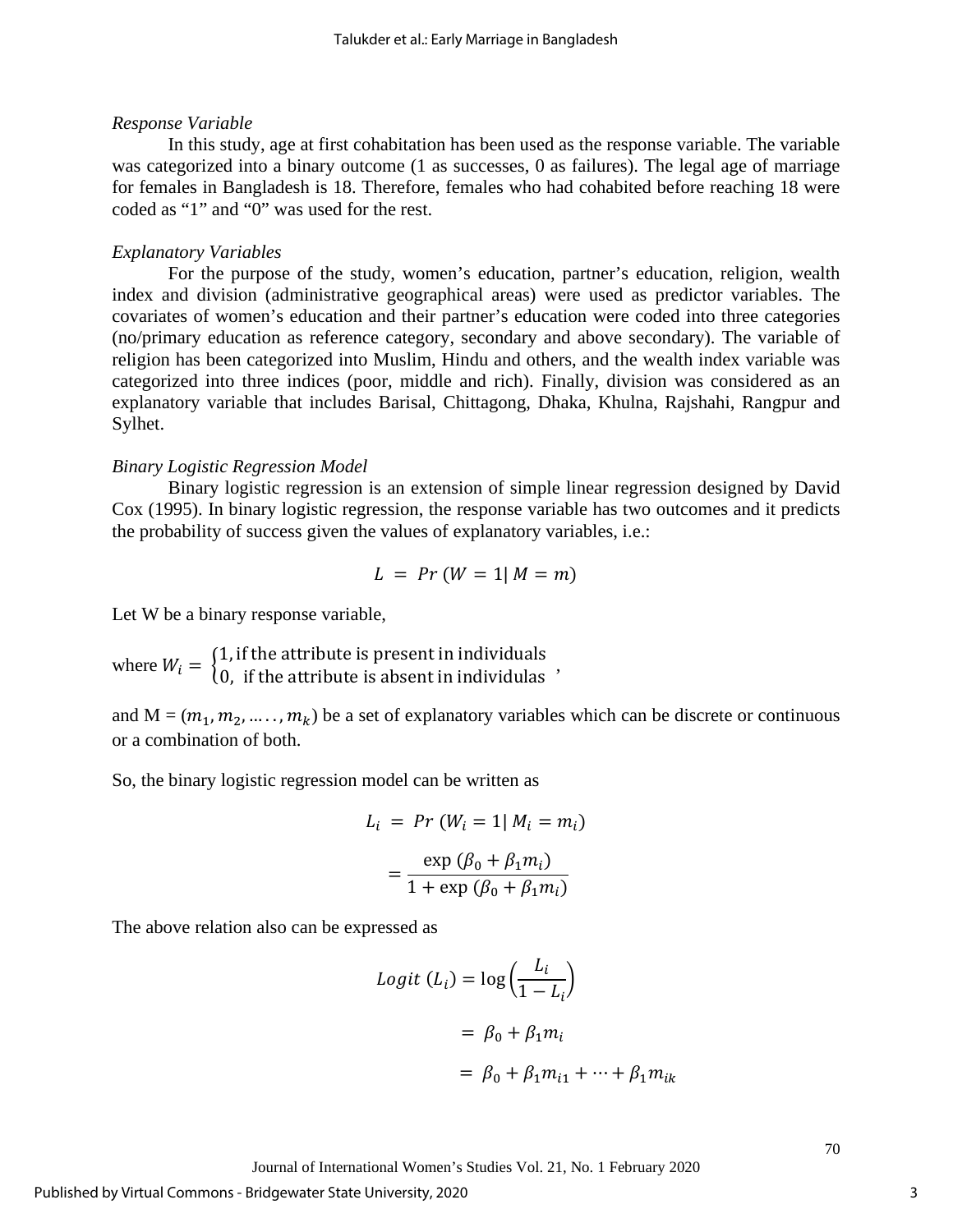The maximum likelihood estimator (MLE) of  $\beta_0$  and  $\beta_1$  can be obtained by maximizing:

$$
L(\beta_0, \beta_1) = \prod_{i=1}^{N} \frac{\exp\{W_i(\beta_0 + \beta_1 m_i)\}}{1 + \exp(\beta_0 + \beta_1 m_i)}
$$

#### **Findings**

To identify the factors associated with early marriage, two logistic regression models were considered. The results are given in Table 1. In Model-I, all the covariates were considered in a bivariate setup, as the unadjusted odds ratios (UOR) were thereby obtained. It was observed that women's education is inversely related with early marriage. For example, women with a secondary education were 45% [UOR=0.552, p-value=0.000] less likely to engage in early marriage than women with no primary education, and women with above secondary education women were 9% [UOR=0.083, p-value=0.000] less likely to be involved in early marriage compared women with primary or no education. A similar relation was found for the partner's education as well. Females having secondary education and above secondary educated partners had 41% [UOR=0.591, pvalue=0.000] and 80% [UOR=0.205, p-value=0.000] less chance respectively to involve in early marriage compared to their male counterparts. Additionally, females who were followers of Hinduism [UOR=0.616, p-value=0.00] or other religions [UOR=0.210, p-value=0.000] were less likely to be involved in early marriage compared to females who belonged to the Muslim community. Findings also reveal that the rate of engaging in early marriage decreases with an increase in wealth. Those who were in the middle and rich wealth index levels were 27% [UOR=0.729, p-value=0.000] and 63% [UOR=0.373, p-value=0.000] less likely to be involved in early marriage, respectively. Moreover, it was observed that all the divisions had significant effects on practicing early marriage in Bangladesh. Since an unadjusted odds ratio cannot provide a sophisticated understanding of the phenomenon over time, all the covariates at a time were considered in Model-II to get the adjusted odds ratios of the selected covariates. This model exhibits that women and their partner's education and religion still had significant effects on early marriage. However, after the adjustment of the covariates, it was found that the females who belonged to the rich wealth index [AOR=0.858, p-value=0.011] were significantly less likely to be involved in early marriage. Among the divisions, Chittagong [AOR=0.555, p-value=0.000], Dhaka [AOR=0.660, p-value=0.000], Rajshahi [AOR=1.26, p-value=0.015], Rangpur [AOR=0.276, p-value=0.000] and Sylhet [AOR=0.852, p-value=0.001] had significant effects on the rate of early marriage in Bangladesh.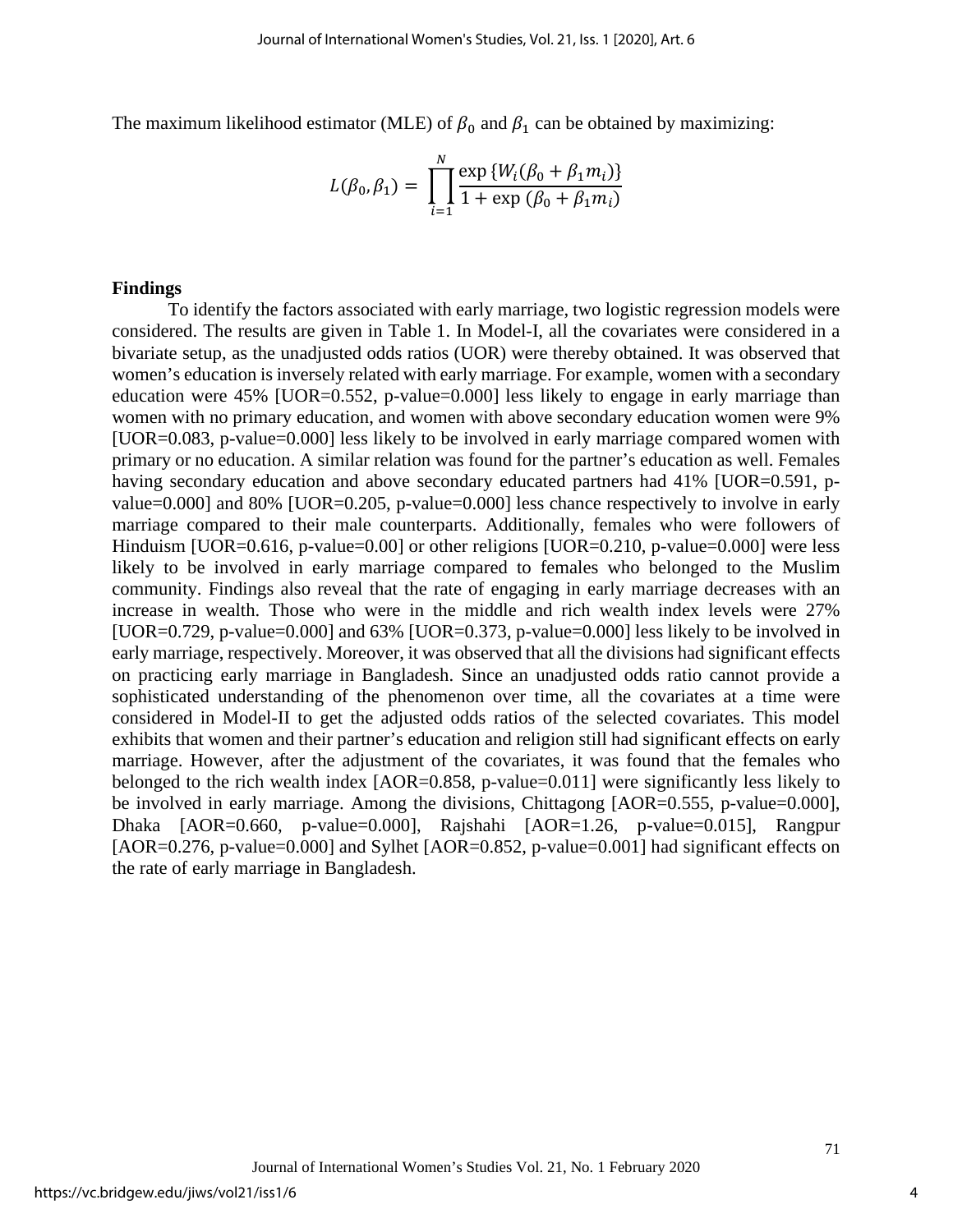|                     | Model-I                  |                          | Model-II                 |                          |
|---------------------|--------------------------|--------------------------|--------------------------|--------------------------|
| Covariates          | <b>Unadjusted Odds</b>   | p-value                  | <b>Adjusted Odds</b>     | p-value                  |
|                     | Ratio                    |                          | Ratio                    |                          |
|                     | (UOR)                    |                          | (AOR)                    |                          |
| Women's             |                          |                          |                          |                          |
| <b>Education</b>    |                          |                          |                          |                          |
| No/primary          | $\overline{\phantom{0}}$ |                          | $\overline{\phantom{0}}$ |                          |
| (ref)               |                          |                          |                          |                          |
| Secondary           | 0.552                    | 0.000                    | 0.638                    | 0.000                    |
| Above               | 0.083                    | 0.000                    | 0.117                    | 0.000                    |
| secondary           |                          |                          |                          |                          |
| Partner's           |                          |                          |                          |                          |
| education           |                          |                          |                          |                          |
| No/primary          | $\overline{a}$           | $\overline{\phantom{a}}$ | $\overline{\phantom{a}}$ | $\overline{\phantom{a}}$ |
| (ref)               |                          |                          |                          |                          |
| Secondary           | 0.591                    | 0.000                    | 0.828                    | 0.000                    |
| Above               | 0.205                    | 0.000                    | 0.571                    | 0.000                    |
| secondary           |                          |                          |                          |                          |
| <b>Religion</b>     |                          |                          |                          |                          |
| Muslim (ref)        | $\overline{a}$           | $\overline{a}$           | $\overline{a}$           | $\overline{a}$           |
| Hindu               | 0.616                    | 0.000                    | 0.593                    | 0.000                    |
| Others              | 0.210                    | 0.000                    | 0.227                    | 0.000                    |
| <b>Wealth Index</b> |                          |                          |                          |                          |
| Poor (ref)          |                          |                          |                          |                          |
| Middle              | 0.729                    | 0.000                    | 0.935                    | 0.206                    |
| Rich                | 0.373                    | 0.000                    | 0.858                    | 0.011                    |
| <b>Division</b>     |                          |                          |                          |                          |
| Barisal (ref)       | $\overline{\phantom{0}}$ | $\overline{\phantom{a}}$ | $\overline{\phantom{a}}$ | $\overline{\phantom{a}}$ |
| Chittagong          | 0.608                    | 0.000                    | 0.555                    | 0.000                    |
| <b>Dhaka</b>        | 0.782                    | 0.002                    | 0.660                    | 0.000                    |
| Khulna              | 1.258                    | 0.017                    | 1.146                    | 0.202                    |
| Rajshahi            | 1.378                    | 0.001                    | 1.296                    | 0.015                    |
| Rangpur             | 1.481                    | 0.000                    | 0.276                    | 0.000                    |
| Sylhet              | 0.442                    | 0.000                    | 0.852                    | 0.001                    |

**Table 1: Unadjusted and adjusted odds ratios with p-values of associated factors for early marriage obtained from logistic regression models**

#### **Discussion**

This study reveals that women's education, their partners' education, religiosity, possession of wealth and geographical location (by division) are important predictors of early marriage. Literature suggests that early marriage hinders girls' education to a significant extent (Sekine & Hodgkin, 2017; Bayisenge, 2010; Delprato, Akyeampong, Sabates & Hernandez-Fernandez, 2015; Wodon, Nguyen and Tsimpo, 2016; Islam, Islam, Hasan and Haque, 2016). This

5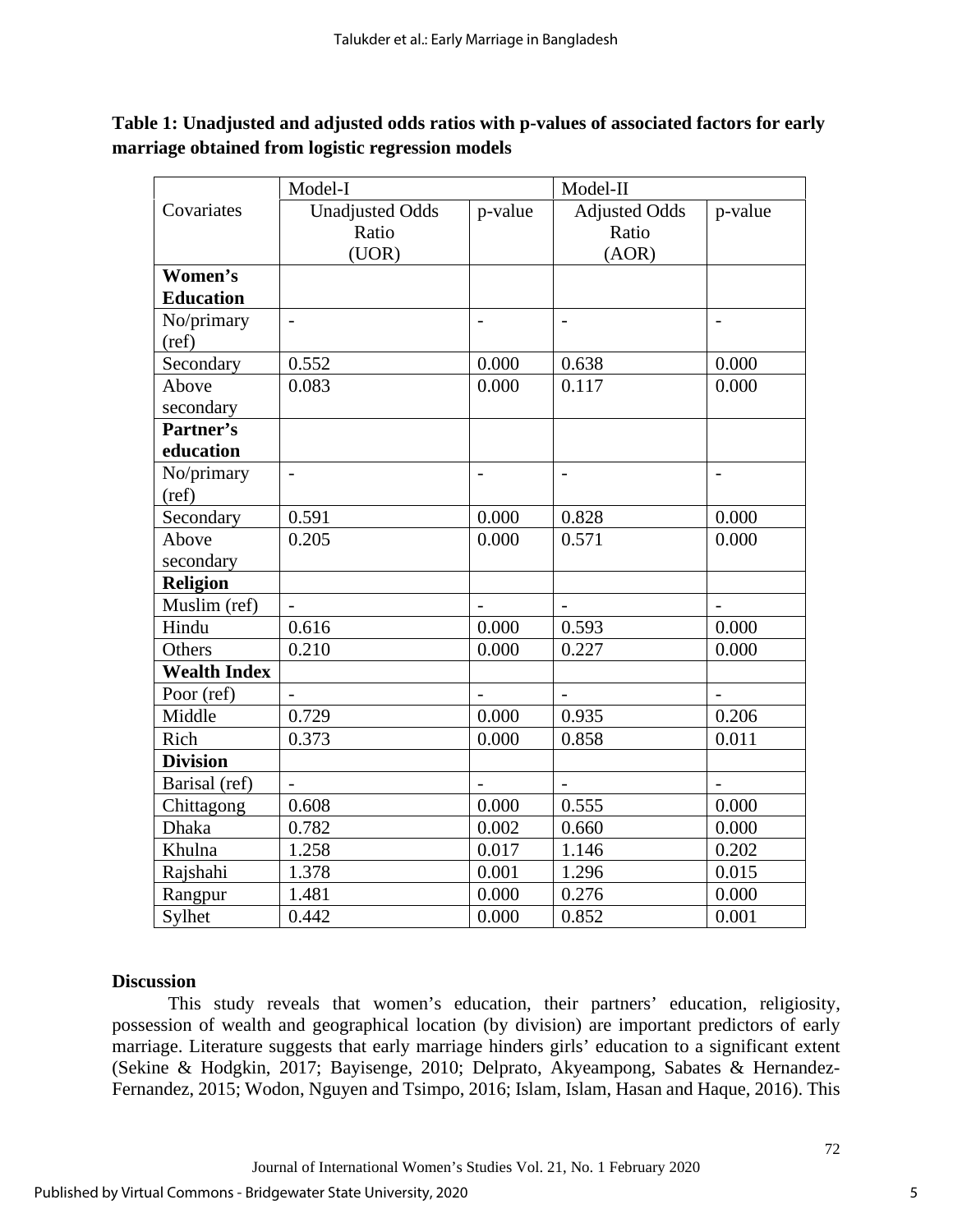paper identified a reverse causality between education and early marriage: the probability of getting married at an earlier age for girls decreased with higher educational attainment, which complies with the findings of the existing literature (Hotchkiss, Godha, Gage and Cappa, 2016; Marchetta and Sahn, 2016; Male and Wodon, 2018). The reason is obvious. Despite the fact that education does not mechanically yield empowerment (Monkman, 2011), it has been perceived as a mechanism for empowerment (Porter, 2013). Education, as a capability input, helps generate wider opportunities for its receivers (Otto and Ziegler, 2006; Yousefy and Baratali, 2011). Empowering women will bring about changes in decision-making which will have a direct impact on development (Duflo, 2012). Therefore, fostering education for girls, on the part of the government, is suggested for the sake of increased nonoccurrence of early marriage.

The role of a partner's educational attainment is somewhat neglected in the discussion of early marriage. Therefore, the literature on this topic is inadequate. We observed that a partner's educational attainment is an important predictor of early marriage, which complies with the existing literature (UNICEF, 2005; ICRW, 2007; Kamal et.al, 2015). Kerckhoff and Parrow (1979) found that men who marry at an early age had less educational attainment. With education comes increased awareness on the adverse impacts of early marriage, as an educated man is less likely to go for marrying a girl under 18 years old. This study, therefore, confirms the necessity of awareness-raising programs through the education of both boys and girls.

Studies also suggest that factors like poverty and religiosity are associated with early marriage and adolescent motherhood in Bangladesh (Islam and Gagnon, 2014; ICRW, 2007; Islam, Islam, Hasan and Hossain, 2017). There is no definite answer in Islamic jurisprudence as to when a girl should be married (Hussain, 2018). Prophet Muhammad, whose deeds form the basis of Islamic rituals, married women below 18 years of age, which reflects the Islamic outlook on marriage (Esposito, 2011). Therefore, it is not unusual that Muslims in Bangladesh would have higher odds of being married at an early age than others, although recent reform initiatives across Muslim-majority countries increased the minimum age for marriage for both spouses, prohibiting child marriage (Esposito, 2011; Voorhoeve, 2012).

Stark (2017) found poverty to be a significant factor for girls' early marriage. Although improvements concerning early marriage have taken place, the pace towards eradicating child marriage has been dawdling (Nguyen and Wodon, 2015). Evidence suggests that in well-off countries where equity persists in terms of human capital formation such as access to education, training and other employment opportunities, early marriages are less common (Otoo-Oyortey and SonitaPobi, 2010). This study also found that with a higher possession of wealth, the likelihood of getting married early decreased, which complies with the findings of some previous studies (Kamal, 2012; Raj, Saggurti, Balaiah and Silverman, 2009; Nasruallah, Muazzam, Bhutta, Raj, 2013). Therefore, we suggest that poverty alleviation strategies be strengthened on the part of the government so that the rate of early marriage can be reduced.

This study found that geographical location had significant effects for involving early marriage in Bangladesh, which supports the existing literature (Islam, Haque and Hossain, 2016). We observed that Sylhet division had the highest mean age at first marriage for both male and female compared to others (BBS, 2015), resulting in the lowest rate of adolescent motherhood (Islam et al., 2017) despite the prevalence of acute perceived social beliefs favoring early marriage and quick first birth (Henry et al., 2014). However, why divisions vary in terms of the prevalence of early marriage needs to be investigated further, as we do not have any plausible explanation for that.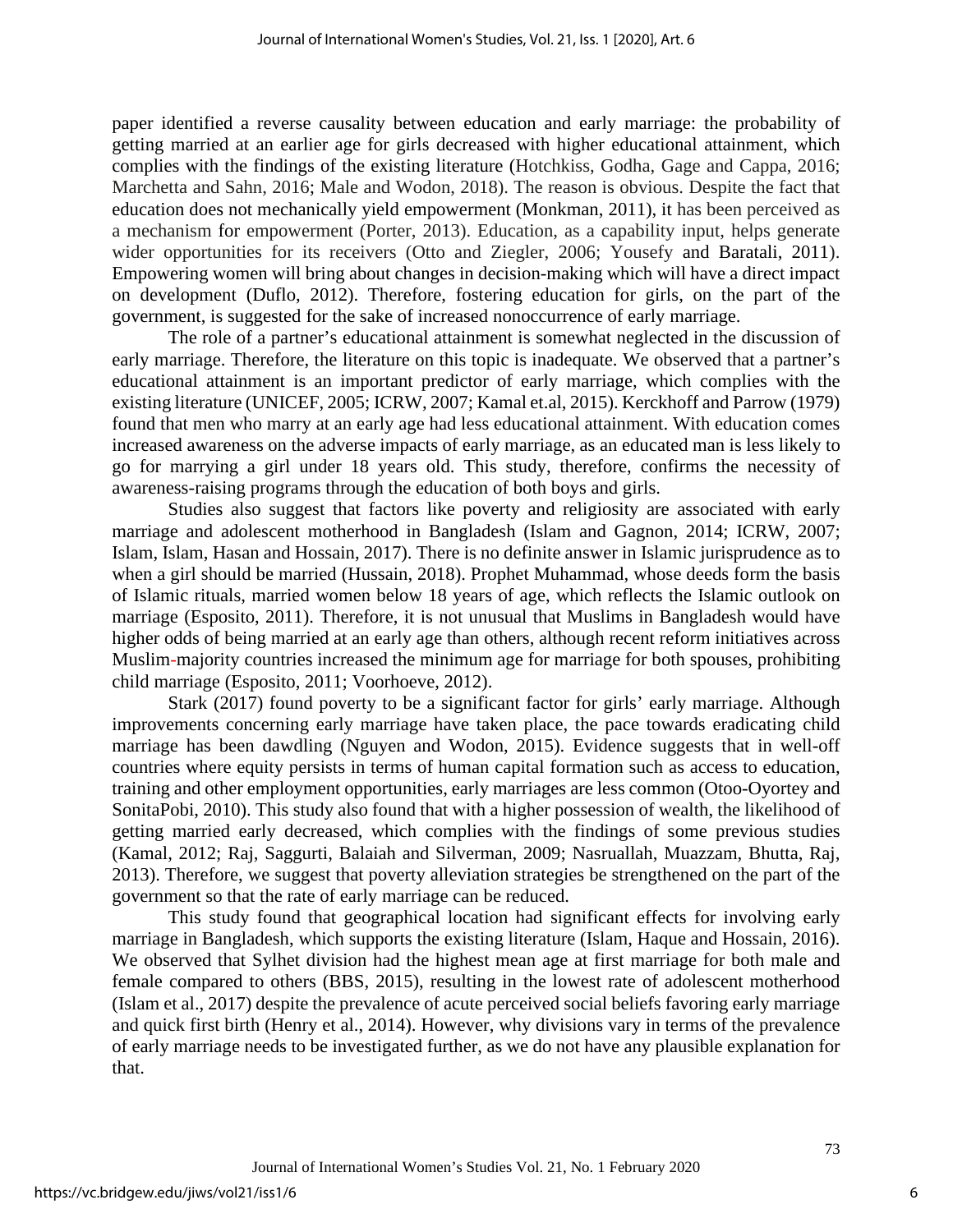#### **Conclusion**

Early marriage is a major social problem in Bangladesh. This study reveals several sociodemographic factors such as women's education, partner's education, religiosity, possession of wealth and geographical location that are contributing to the prevalence of early marriage. In line with the findings, this study therefore calls for greater attention from the government to design appropriate policy responses such as more comprehensive planning for spreading education across the country, creating awareness through social mobilization, reform initiatives concerning Islamic beliefs favoring early marriage, strengthening poverty reduction initiatives, etc. to speed up the process of eliminating early marriage. Moreover, this study intends to provide some relevant and specific suggestions to address early marriage in Bangladesh and its consequences drawn from the wide array of gender scholarship. In line with Ferguson (2019), this study pleads for transformative change through gender training that would follow a feminist pedagogy embracing participation of both males and females, validation of personal experiences, encouragement of social activism and the development of critical thinking are efforts both government and NGOs should undertake.

Furthermore, a non-patriarchal approach to equality that would value the activities and qualities of women should be embraced. This would require a major re-evaluation of the gender roles and a realization that the behavior and situation of men as well as women needs to be changed (Bryson, 2007). The most powerful idea for reducing gender inequality is to let women participate in the labor force, followed by economic and political pressures to treat them equally (Ridgeway, 2011). When girls become sexualized in the eyes of the society, they become exposed to different forms of discrimination like child marriage, teenage pregnancy and so on (Hendricks and Bachan, 2015, p 904). As marriage reproduces and reinforces gender norms, challenging marriage-based gender roles is important (MacLachlan, 2017). This must come from the girls themselves. In Bangladesh, the BRAC (Bangladesh Rural Advancement Committee) Empowerment and Livelihood for Adolescents program came up with strategies like giving credit to girls that reduced the likelihood of early marriage and ensured that the girls continued their formal schooling. However, it was also evident that the program could not spread out to the most marginalized girls (Hendricks and Bachan, 2015, p 907; Nawaz, 2019). Therefore, it is of the utmost importance that credit services, or other similar initiatives that incentivize guardians to send their girls to school, reach out to every corner of the country.

The role of activism is something that should be duly noted in addressing early marriage. Women's activism requires women engaging themselves as activists (Fotopoulou, 2016). In addition to reducing the probability of early marriage, educational opportunities for girls was also found to have a significant influence upon involvement in feminist activism. Feminist consciousness is essential to joining the women's movement that comes from education. Besides this, group memberships and pre-existing social networks in the form of solidarity inspire women to be involved in feminist activism (Swank and Fahs, 2017). The most radical change would be for gender to disappear (Holmes, 2009) and for gender equality to be achieved, gender itself must matter less (Wharton, 2005). Women's self-realization about their gender roles and their implications, coupled with increased activism from both government, non-government and civil society organizations, seems to be the key here.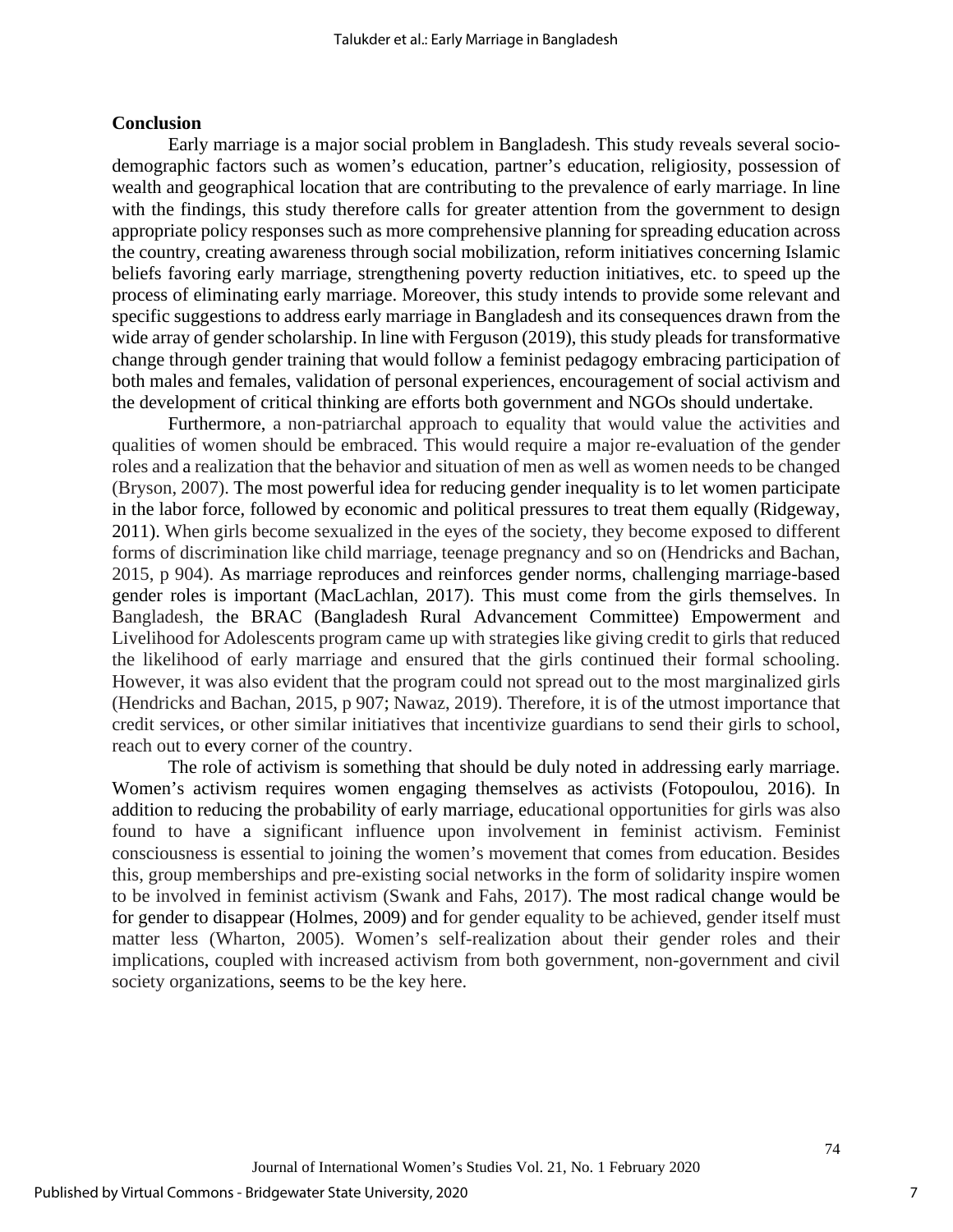#### **Declaration of Conflicting Interests**

None of the authors have any competing interests.

#### **Funding**

No funding has been received.

#### **Availability of data and materials**

The secondary datasets BDHS, 2011 have been analyzed during the current study are freely available in the following website: <http://dhsprogram.com/data/available-datasets.cfm>

#### **Acknowledgements**

We would like to thank the National Institute of Population Research and Training NIPORT, Bangladesh and MEASURE DHS for allowing us to use BDHS, 2014 data for the analysis.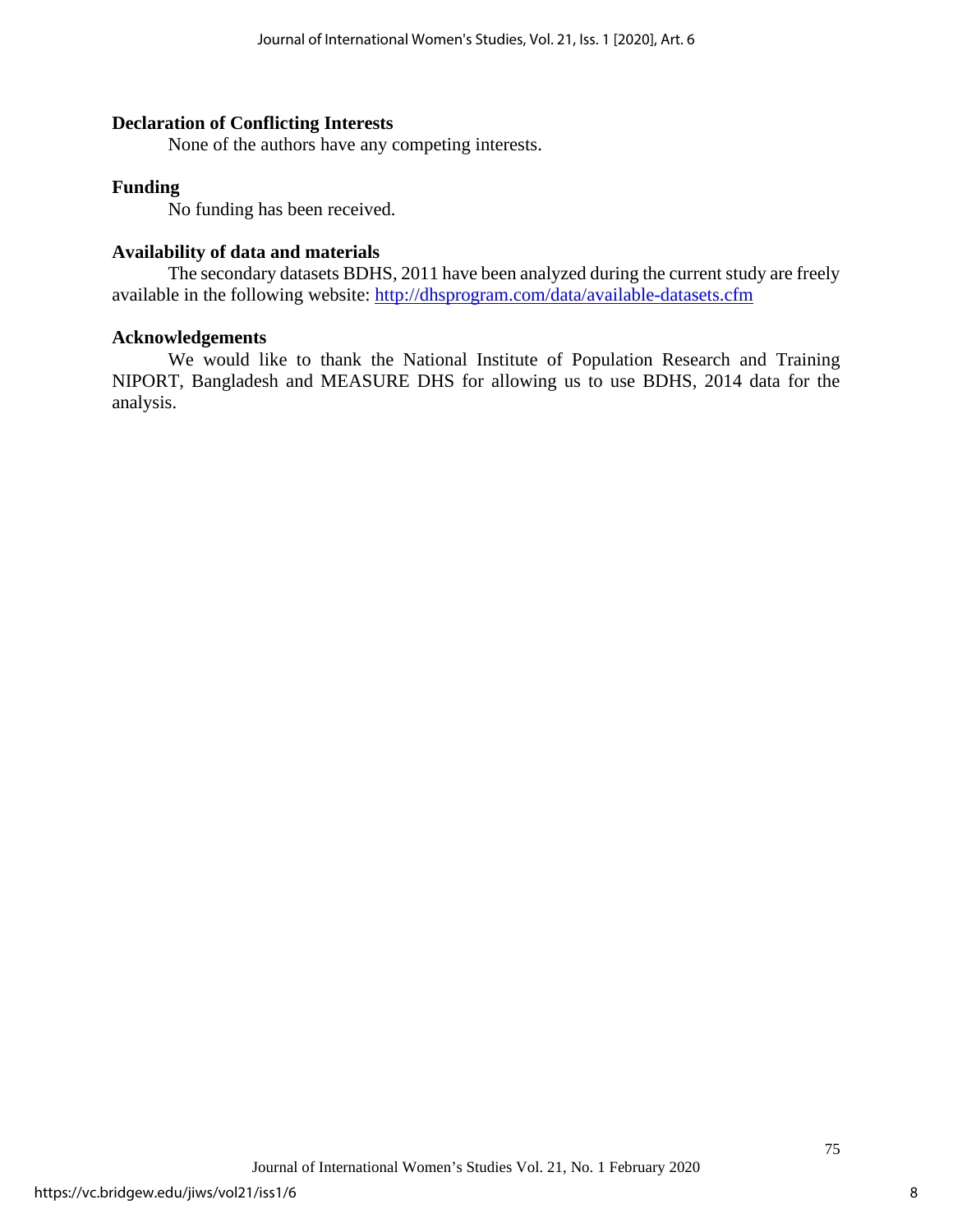#### **References**

- Ame, K. R. (2013). Overcoming the Curse of Early Marriage in Bangladesh. *Asian Journal of Women's Studies, 19*(4), 150-163.
- Aziz, K., & Maloney, C. (1985). Life stages, gender and fertility in Bangladesh. *International Centre for Diarrhoeal Disease Research, Dhaka*.
- Bangladesh Demographic and Health Survey (BDHS) (2014). National Institute of Population Research and Training (NIPORT) of the Ministry of Health and Family Welfare. ICF International of Rockville, Maryland, USA and Dhaka, NIPORT, Mitra and Associate.
- Bates, L. M., Maselko J., & Schuler, S. R. (2007). Women's Education and the Timing of Marriage and Childbearing in the Next Generation: Evidence from Rural Bangladesh. *Studies in Family Planning, 38*(2): 101-112.
- Bayisenge, J. (2010). Early marriage as a Barrier to Girl's Education: A Developmental Challenge in Africa. In C. Ikekeonwu (Ed.), *Girl-Child Education in Africa* (pp. 43-66). CIDJAP Press.
- BBS (2015). Population Monograph of Bangladesh: Trends, Patterns and Determinates of Marriage in Bangladesh. Dhaka: BBS.
- Caldwell, B. K. 3 (2005). Factors Affecting Age at Marriage in South Asia: Contrasts between Sri Lanka and Bangladesh. *Asian Population Studies, 1*(3): 283-301.
- Chatha, S. A., Khalil, A., & Sajjad, S. K. (2014). Socio-economic Status and Domestic Violence: A Study on Married Women in Urban Lahore, Pakistan. *South Asian Studies, 29*(1): 229- 237.
- Clark, S., Bruce, J., & Annie, D. (2006). Protecting Young Women from HIV/AIDS: The Case against Child and Adolescent Marriage. *International Family Planning Perspectives,32*(2): 79-88.
- Cox, DR (1958). The regression analysis of binary sequences (with discussion). *J Roy Stat Soc B*, 20 (2): 215–242. [JSTOR](https://en.wikipedia.org/wiki/JSTOR) [2983890.](https://www.jstor.org/stable/2983890)
- De Smedt, J. (1998). Child marriage in Rwanda refugee camps in Africa. *Journal of the International African Institute, 68*(2), 9-12.
- Delprato, M., Akyeampong, K., Sabates, R., and Hernandez-Fernandez, J. (2015). On the Impact of Early Marriage on Schooling Outcomes in Sub-Saharan Africa and South West Asia.*International Journal of Educational Development*, 44, 42-55.
- Duflo, E. (2012). Women's Empowerment and Economic Development. *Journal of Economic Literature* 50.4: 1051-79.
- Esposito, J. L. (2011). What Everyone Needs to Know about Islam. New York, NY: Oxford University Press.
- Field, E., & Ambrus, A. (2008). Early Marriage, Age of Menarche, and Female Schooling Attainment in Bangladesh. *Journal of Political Economy116*(5): 881-930.
- Fleischer, A., LutzJean, M., & Schmidt, O. (2010). Population dynamics in Bangladesh: A casestudy on the causes and effects of demographic change in Bangladesh. *World Journal of Social Sciences, 6*(2), 51 – 61.
- Haviland, W. A., Prins, H. E., McBride, B., &Walrath, D. (2011). *Cultural Anthropology: The Human Challenge* (13th ed.). Cengage Learning.
- Hotchkiss, D.R.; Godha, D.; Gage, A.J.; Cappa, C. Risk factors associated with the practice of child marriage among Roma girls in Serbia. *BMC Int. Health Hum. Rights* 2016, *16*, 6.
- Hussain, Mohammed. (2018). Islamic Law on Child Marriages. *The Network for International Law Students United Kingdom Law Review*, Vol. 1. 1.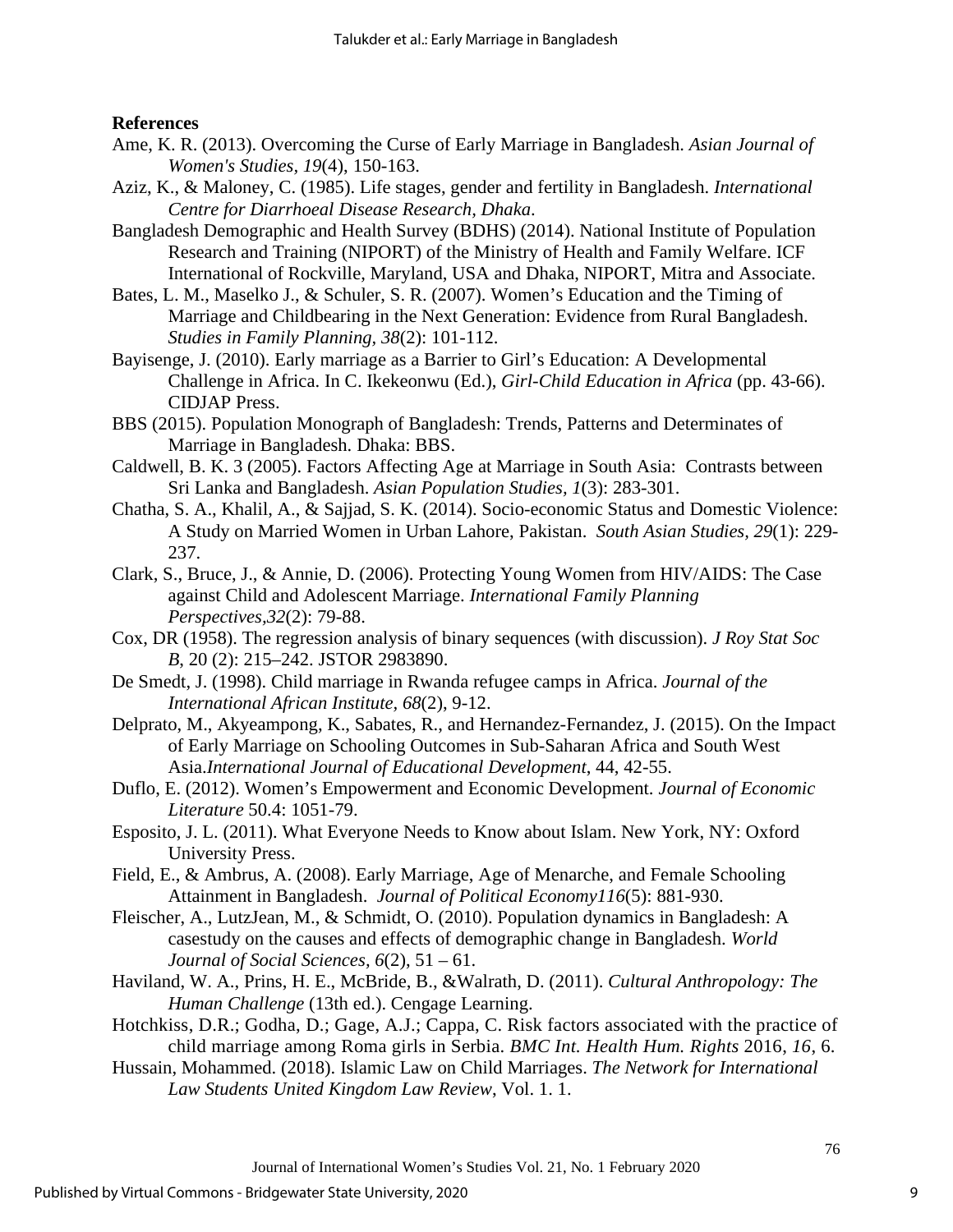- Henry, E. G., Lehnertz, N. B., Alam, A., Ali, N. A., Williams, E. K., Rahman, S. M., Winch, P.J. (2015). Sociocultural factors perpetuating the practices of early marriage and childbirth in Sylhet District, Bangladesh. *International Health*, *7*(3), 212-217. doi:10.1093/inthealth/ihu074
- Islam MM, Gagnon AJ (2014). Child marriage-related policies and reproductive health in Bangladesh: a cross sectional analysis. *Lancet*, 384:S8.
- Islam, M., & Mhamud, M. (1996). Marriage pattern and some issues related to adolescent marriage in Bangladesh. *Asia-Pacific Population Journal, 11*(3), 27-42.
- Islam MM, Islam MK, Hasan MS, Hossain MB (2017). Adolescent motherhood in Bangladesh: Trends and determinants. *PLoS One*, 12(11):e0188294.
- Islam, M. K., Haque, M. R., Hossain, M. B. H. (2016). Regional variations in child marriage in Bangladesh. *Journal of Biosocial Science* 48: 694–708.doi: 10.1017/S0021932016000110
- Islam, M. M., Islam, M. K., Hasan, M. S., &Haque, M. A. (2016). Marriage Before 16 or 18 years: The Effect of Marital Age on Women's Educational Attainment in Bangladesh. *Journal of Population and Social Studies*, *24*(2), 117-132. doi:10.14456/jpss.2016.9
- Jain, S., and K. Kurz. (2007). New Insights on Preventing Child Marriage: A Global Analysis of Factors and Programs. Washington, DC: ICRW.
- Jensen, R., & Thornton, R. (2010). Early female marriage in the developing world. *Gender and Development, 11*(2): 9-19.
- Kamal, S. M. M. (2012). Decline in child marriage and changes in its effect on reproductive outcomes in Bangladesh. *Journal of Health Population and Nutrit*ion, 30(3), 317–330.
- Kamal, S., Hassan, C., Alam, G., & Ying, Y. (2014). Child marriage in Bangladesh: Trends and determinants. *Journal of Biosocial Sciences*, 47(1), 1-20. doi: 10.1017/S0021932013000746
- Kerckhoff, A. C., and A. C. Parrows (1979). The effect of early marriage on the educational attainment of young men. *Journal of Marriage and the Family*, 41 (1): 97-107.
- Mathur, M. (2003). Too young to wed: The lives, rights, and health of young married girls*. International Center for Research on Women (ICRW)*.
- Matlabi, H., Rasouli, A., Behtash, H. H., Dastjerd, A. F., &Khazemi, B. (2013). Factors responsible for early and forced marriage in Iran. *Science Journal of Public Health*, *1*(5): 227–229.
- Mehra, M. (1998). Exploring the boundaries of law, gender and social Reform. *Interdisciplinary Journal of Family Studies, 3*(6), 59-83.
- Male, C., &Wodon, Q. (2018). Girls' Education and Child Marriage in West and Central Africa: Trends, Impacts, Costs, and Solutions. *Forum for Social Economics*, *47*(2), 262– 274. doi:10.1080/07360932.2018.1451771.
- Marchetta, F and D.E. Sahn (2016), "The Role of Education, Family Background in Marriage, Child Bearing, and Labour Market Participation in Senegal". *Economic Development and Cultural Change* Vol 64. No. 2: 369-404.
- Monkman K (2011) Introduction: framing gender, education and empowerment. *Research in Comparative and International Education* 6(1): 1-13.
- Nasrin, S. O., & Rahman, K. M. (2012). Factors affecting early marriage and early conception of women: A case of slum areas in Rajshahi City, Bangladesh. *International Journal of Sociology and Anthropology, 4*(2), 54-62.